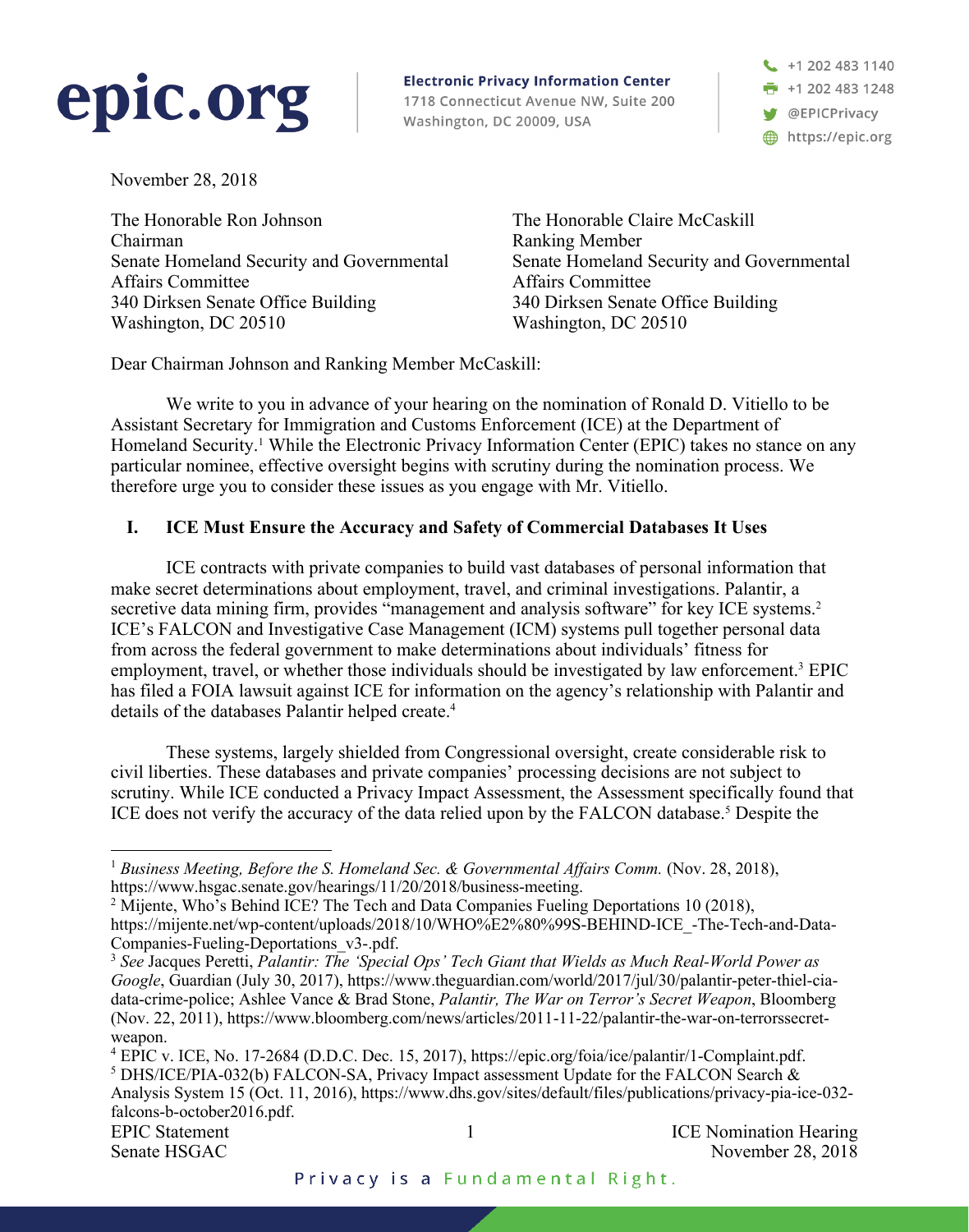clear dangers of the system, ICE does not provide users any notice that their data is being used or any opportunity to opt-out of the system.6 Users are therefore subject to risks of data misuse, theft, or breach. ICE further compounds the risk by exempting the databases from many Privacy Act and disclosure requirements, actions EPIC opposed in public comments to the agency.<sup>7</sup>

Before confirming any nominee to lead ICE, Congress should ensure that systems being used to track or make inferences about individuals are accurate, fair, transparent, and secure. Specifically, this committee should ask the nominee:

- What specific steps will ICE take to ensure that data in the FALCON and ICM systems is accurate?
- How does ICE ensure algorithms used to analyze the personal information in these databases do not result in impermissible or illegal bias or profiling?
- What specific security measures does ICE have in place to ensure the massive amounts of individual data is protected from breach, misuse, and theft?
- How does ICE ensure that databases it uses comply with Privacy Act protections?

#### **II. ICE Must Follow Minimum Procedures When Conducting Searches of Mobile Devices at the Border**

Searches of cell phones and other electronic devices by border agencies have skyrocketed in recent years. In 2017, U.S. Customs and Border Protection (CBP) searched 30,200 electronic devices of individuals entering and leaving the United States—almost a 60% increase from 2016.<sup>8</sup> Searches of mobile devices are "basic" or "forensic." The government may conduct a "basic" search—where an agent manually searches the device for information—with no suspicion of wrongdoing.

In 2013, the Ninth Circuit ruled that the government must have reasonable suspicion to conduct a "forensic" search, where an agent connects another device to conduct a search.<sup>9</sup> Following that decision, CBP updated its policy to require the reasonable suspicion nationwide.10 Despite this, ICE has failed to follow suit, and has not issued new guidance on mobile device searches at the border. This is troubling since it is often ICE agents who conduct searches of mobile devices. EPIC has sued ICE to gain access to information on warrantless searches at the border.<sup>11</sup>

ICE must adhere to minimum Fourth Amendment standards of suspicion when conducting searches. This committee should ask:

 <sup>6</sup> *Id.* at 20

<sup>7</sup> Comments of the Electronic Privacy Information Center to the Department of Homeland Security, *Privacy Act of 1974: Implementation of Exemptions; Department of Homeland Security/U.S.*

*Immigration and Customs Enforcement-016 FALCON Search and Analysis System of Records* (June 5, 2017), https://epic.org/apa/comments/EPIC-DHS-FALCON-Database-Comments.pdf.

 $8$  Press Release, U.S. Customs and Border Protection, CBP Releases Updated Border Search of Electronic Device Directive and FY17 Statistics (Jan. 5, 2018), https://www.cbp.gov/newsroom/national-mediarelease/cbp-releases-updated-border-search-electronic-device-directive-and.

<sup>9</sup> United States v. Cotterman, 673 F.3d 1206 (9th Cir. 2012) (en banc).

<sup>&</sup>lt;sup>10</sup> Press Release, U.S. Customs and Border Protection, CBP Releases Updated Border Search of Electronic Device Directive and FY17 Statistics (Jan. 5, 2018), https://www.cbp.gov/newsroom/national-mediarelease/cbp-releases-updated-border-search-electronic-device-directive-and.

<sup>11</sup> EPIC, *EPIC Sues ICE Over Technology Used to Conduct Warrantless Searches of Mobile Devices* (Apr. 9, 2018), https://epic.org/2018/04/epic-sues-ice-over-technology-.html.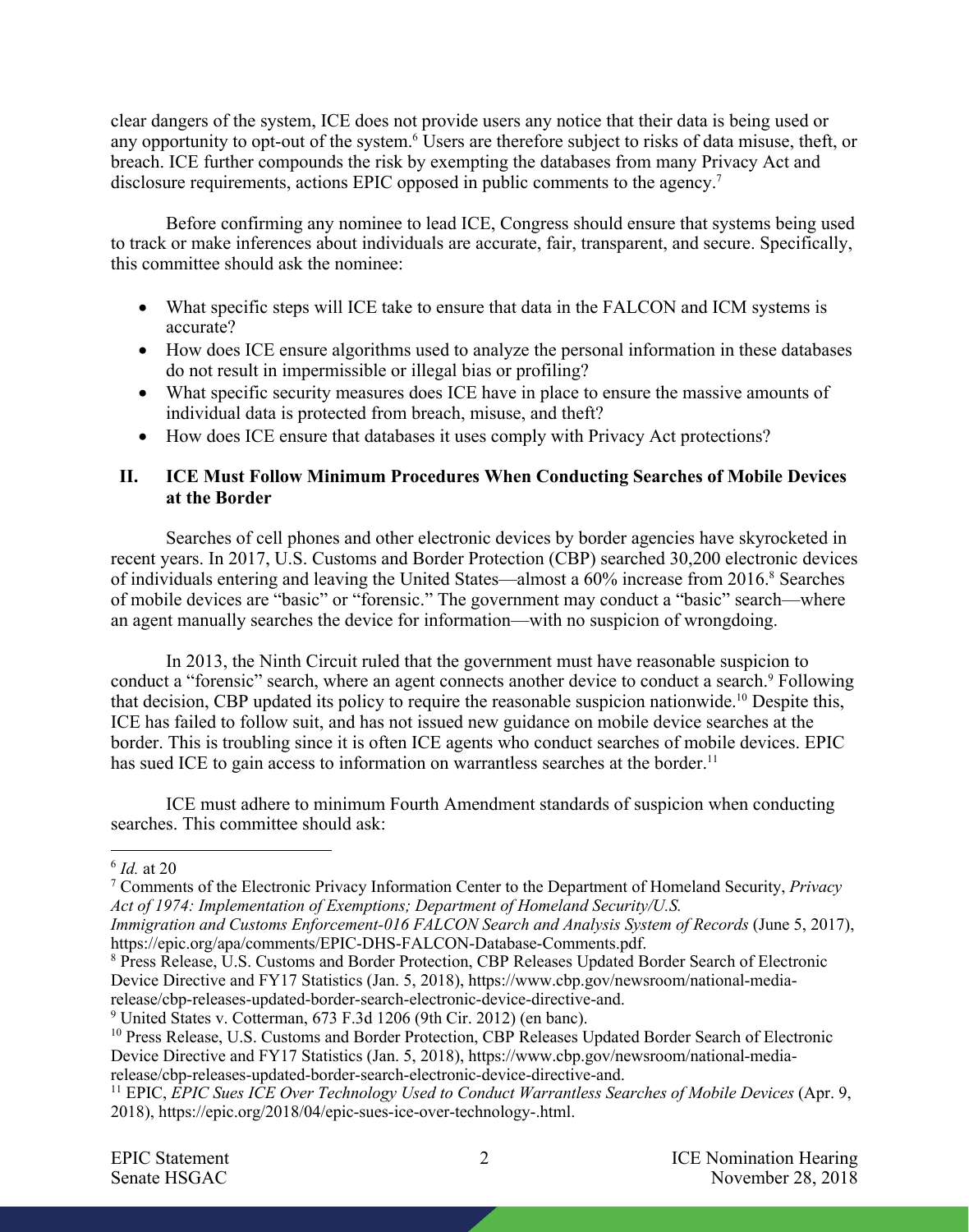- What guidance is in place for agents conducting searches of mobile devices at the U.S. border? Will ICE make that guidance public?
- Will ICE publish updated guidance that reflects the reasonable suspicion standard from *Cotterman*? If not, why not?

## **III. Use of Social Media Profiling**

ICE has repeatedly expressed interest in monitoring social media profiles to collect information on immigrants.12 The agency hired an outside contractor to "monitor public social communications on the Internet," including the public comments sections of the *New York Times*, *Los Angeles Times*, *Huffington Post*, *Drudge*, *Wired*'s tech blogs, and *ABC News*. <sup>13</sup> ICE further sought to establish "extreme vetting" programs that would use secret algorithms to determine visa eligibility.14 EPIC warned that "the use of information technology to identify individuals that may pose a specific threat to the United States" implicates a "complex problem [that] necessarily involves subjective judgments."<sup>15</sup> Though that program was abandoned,<sup>16</sup> ICE left the door open to develop and implement similar or more intrusive programs, and has continued to contract with surveillance firms to mine social media information.<sup>17</sup> This is especially troubling given the agency's insistence that social media profiles should be exempted from Privacy Act protections.18

This committee must ensure that surveillance programs do not encroach the civil liberties and constitutional rights of Americans. Specifically, the committee should ask:

- How does ICE intend to use social media data acquired in this way?
- Who will the social media information be shared with and under what specific circumstances?
- How will ICE prevent at-risk communities from being scrutinized more harshly for exercising their First Amendment rights?
- Will ICE use the social media information to obtain additional data from social media companies?

 <sup>12</sup> Comments of the Electronic Privacy Information Center to the Department of Homeland Security, *Privacy Act of 1974; System of Records*, EPIC (Oct. 18, 2017), https://epic.org/apa/comments/EPIC-DHS-Social-Media-Info-Collection.pdf.<br><sup>13</sup> DHS Social Media Monitoring Documents at 127, 135, 148, 193, https://epic.org/foia/epic-v-dhs-media-

monitoring/EPICFOIA-DHS-Media-Monitoring-12-2012.pdf; *see also* Charlie Savage, *Federal Contractor Monitored Social Network Sites*, N.Y. Times (Jan. 13, 2012), http://www.nytimes.com/2012/01/14/us/federalsecurity-programmonitored-public-opinion.html.

<sup>&</sup>lt;sup>14</sup> EPIC, *EPIC, Coalition Oppose Government's 'Extreme Vetting' Proposal* (Nov. 16, 2017), https://epic.org/2017/11/epic-coalition-oppose-governme.html. 15 *Security and Liberty: Protecting Privacy, Preventing Terrorism Before the National Commission on* 

*Terrorist Attacks Upon the United States* (Dec. 8, 2003) (statement of Marc Rotenberg, President, Electronic

Privacy Information Center), https://epic.org/privacy/terrorism/911commtest.pdf.<br><sup>16</sup> EPIC, *ICE Abandons "Extreme Vetting" Software to Screen Visa Applicants* (May 18, 2018),<br>https://epic.org/2018/05/ice-abandons-extreme-

<sup>&</sup>lt;sup>17</sup> See Chantal Da Silva, *ICE Just Launched a \$2.4M Contract with a Secretive Data Surveillance Company that Tracks You in Real Time*, Newsweek (June 7, 2018), https://www.newsweek.com/ice-just-signed-24mcontract-secretive-data-surveillance-company-can-track-you-962493. 18 EPIC, *CBP Plans to Exempt Social Media Data from Legal Protections* (Sept. 22, 2017),

https://epic.org/2017/09/cbp-plans-to-exempt-social-med.html.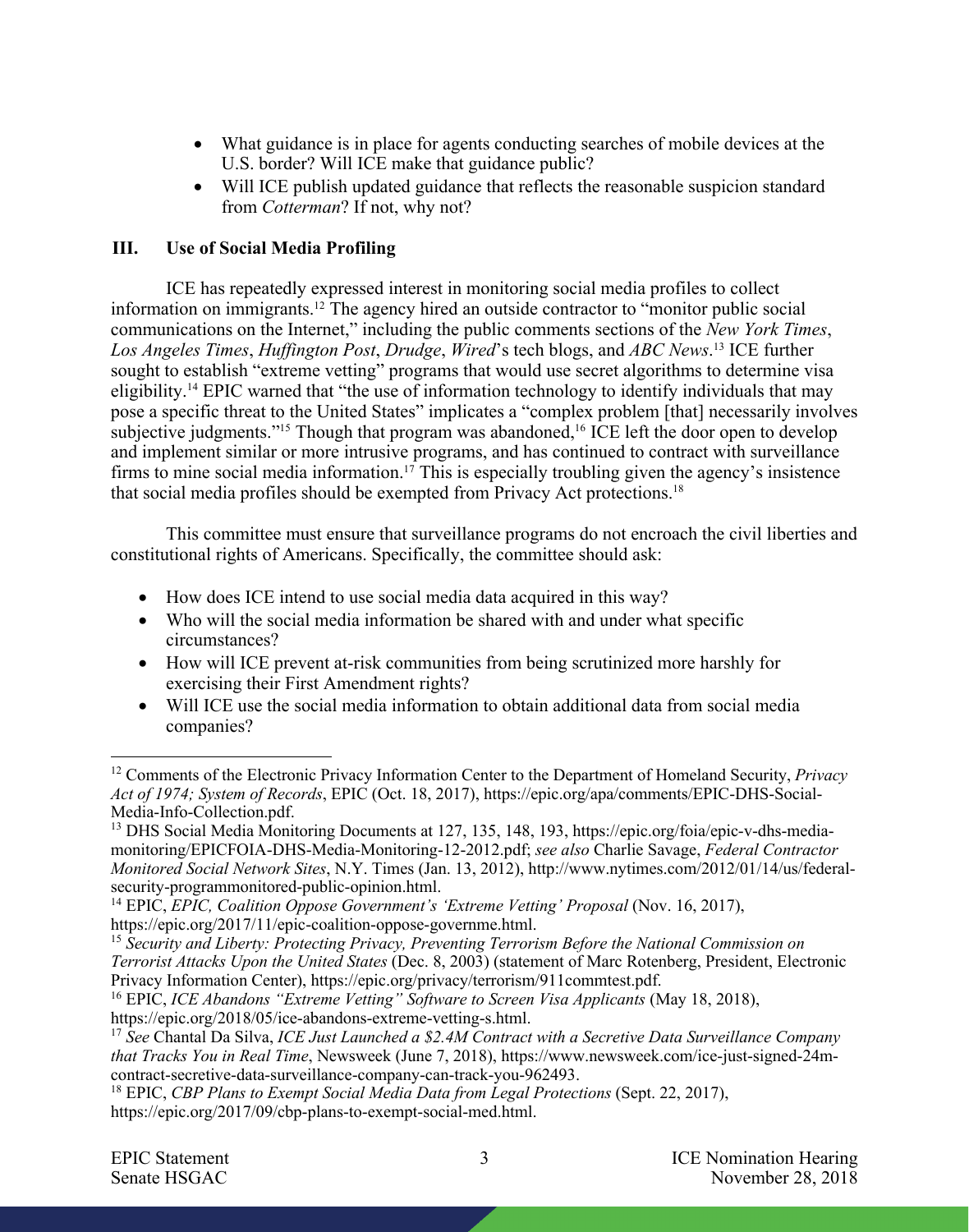#### **IV. Ensure Privacy Protections for Individuals in the DACA Program**

Since a DHS memo rescinded DACA, EPIC has followed closely the privacy risks associated with the scheduled end of the program.<sup>19</sup> DACA was established in 2012.<sup>20</sup> The 2012 DHS Privacy Impact Assessment (PIA) for DACA assured that information provided by individuals in DACA requests is "protected from disclosure to ICE and CBP for the purpose of immigration enforcement proceedings" except in special circumstances.<sup>21</sup> This protection was extended to family members and guardians of applicants. Between 2012 and 2017, over 800,000 DACA applicants submitted their personally identifiable biographic and biometric information to DHS.22 This information includes birth certificates, employment records, bank records, housing records, transcripts, medical records, religious information, military records, information related to interactions with law enforcement, insurance documents, signatures, descriptive information such as height, weight, and ethnicity, biometric photos, and full fingerprints.<sup>23</sup>

DACA applicants submitted their information to DHS for the exclusive purpose of being considered for deferred action. This disclosure was made with the explicit understanding that their personal information would be subject to privacy protections. The memo rescinding DACA fails to address the privacy risks associated with using data collected from DACA application. There is no new or updated PIA stating what will happen with the personal data collected to determine eligibility for deferred action. In addition, DHS has failed to make concrete assurances it will maintain the protections promised in the 2012 PIA and set out usage described in the I-821D form and instructions. Former Acting Secretary of Homeland Security Elaine Duke explicitly stated that DHS would not promise to use DACA applicants' information exclusively for the purposes it was collected.24

This committee should ensure that DACA applicants receive the privacy protections to which they are entitled. Specifically, the committee should ask:

 <sup>19</sup> See EPIC, *Deferred Action for Childhood Arrivals (DACA)*, https://www.epic.org/privacy/daca/; EPIC, *End of DACA Program Poses Privacy Risks to Dreamers* (Sept. 20, 2017), https://epic.org/2017/09/end-of-dacaprogram-poses-priv.html.

<sup>&</sup>lt;sup>20</sup> Memorandum from Janet Napolitano, Secretary, DHS to David Aguilar, Acting Comm'r, CBP, et al., "Exercising Prosecutorial Discretion with Respect to Individuals Who Came to the United States as

Children," https://www.dhs.gov/xlibrary/assets/s1-exercising-prosecutorial-discretionindividuals-who-cameto-us-as-children.pdf.

<sup>21</sup> *See* DHS/USCIS/PIA-045, Privacy Impact Assessment for the Deferred Action for Childhood Arrivals (DACA) at 3.3 (Aug. 15, 2012),

https://www.dhs.gov/sites/default/files/publications/privacy\_pia\_uscis\_daca\_0.pdf [hereinafter 2012 DACA PIA].

<sup>&</sup>lt;sup>22</sup> U.S. Citizenship and Immigration Servs., Number of Form I-821D, Consideration of Deferred Action for Childhood Arrivals, by Fiscal Year, Quarter, Intake, Biometrics and Case Status Fiscal Year 2012-2017 (June 30),

https://www.uscis.gov/sites/default/files/USCIS/Resources/Reports%20and%20Studies/Immigration%20For ms%20Data/All%20Form%20Types/DACA/daca\_performancedata\_fy2017\_qtr3.pdf. 23 *See* 2012 DACA PIA, *supra* note 21; DHS/USCIS/PIA-045(a), Deferred Action for Childhood Arrivals

<sup>(</sup>DACA) (Apr. 17, 2014), https://www.dhs.gov/sites/default/files/publications/privacy-pia-uscis-dacaupdateapril2014\_0.pdf.

<sup>&</sup>lt;sup>24</sup> Sam Sacks, *DHS Chief Can't Promise She Won't Hand Over Dreamer Data to ICE*, Truthout, (Sept. 28, 2017), http://www.truth-out.org/news/item/42092-dhs-chief-can-t-promise-she-won-thand-over-dreamer-datato-ice.